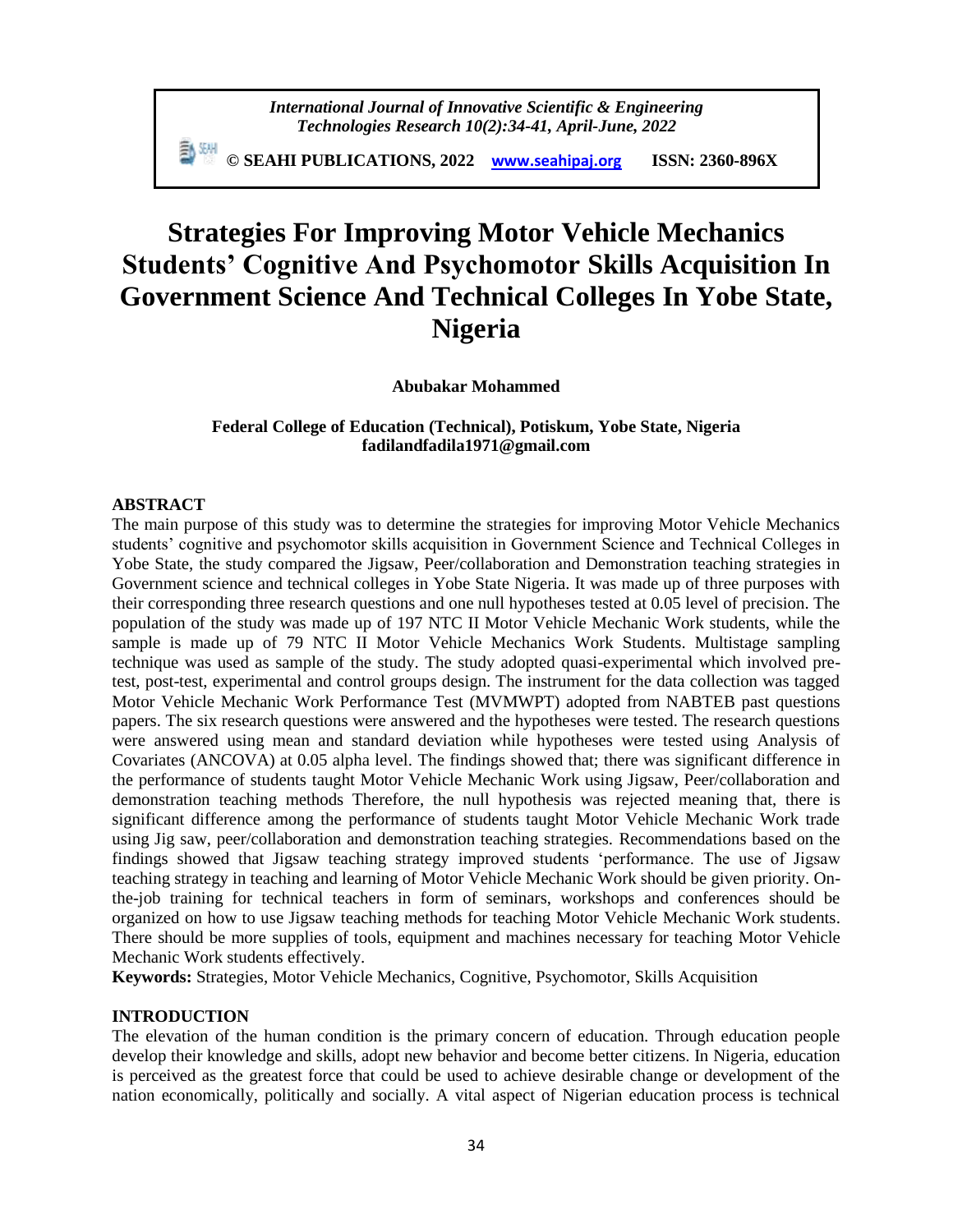education. This type of education has been seen as the most reliable instrument for individual and societal survival and development in this changing world. It is not gainsaying that the provision of technical education through any mechanism put in place will enable its recipient to be better, more useful and more productive citizens of the nation (Debrah, Vidal and Dinis, 2021).

Technical education is the catalyst for change in any nation that embraces its practices, that is to say technical education is a useful instrument that brings about improved economy. Different institutions were established to offer technical education, which include Technical Colleges, Polytechnics, Colleges of Education (Technical), Universities of Technology, Vocational Centers, Schools etc. The National Policy on Education (NPE) as cited in Stephen (2020), has placed a premium on technical education in view of its role in technological and industrial development of the nation, it has described technical education as "aspect of education which leads to the acquisition of practical and applied skills as well as basic scientific knowledge". Technical education aims at:

- i. Providing trained manpower in applied science, technology and business, particularly at craft, advance craft and technical levels;
- ii. Providing the technical knowledge and vocational skills necessary for agricultural, industrial, commercial and economic development; and
- iii. Giving training and impact the necessary skills leading to individual for self-reliant (FRN 2014).

Opara (2017) asserted that emphasis is on skill-acquisition and sound scientific knowledge, which gives ability to the use of hand and machine for the purpose of production, maintenance and self-reliance. Santoso, Mulyoto and Hanif (2020) observed that apart from the inculcation of values, technical education also aims at inculcating intellectual knowledge; understanding and psychomotor skills which can make man live fully and contribute to the development of his society. Santoso et al. pointed further that, the ability of a man to use the things of this world to improve life and living depends on the type, quality and depth of education given to him.

Technical colleges in Nigeria have been training people to become craftsmen and technicians. Training qualifies them for jobs in both public and private sectors of the economy. Both sectors, according to Albayrak and Ziarati (2010), require well-trained and competent technicians who can operate and maintain the available technical equipment. Therefore, there is the need for technologically based skill training that ensures that students understand how their expertise fits into improving the society and fulfilling national goals. Yobe States was not left behind in the establishment of technical colleges to provide an opportunity for productive skills and manpower development for its citizens and the nation in general. Eight technical colleges were established in Yobe State which offers different trades.

Motor Vehicle Mechanics Work as a trade in Technical Colleges is designed to equip every Nigerian students that offers the trade as a subject at the technical college level with cognitive and psychomotor skills in motor vehicle maintenance, servicing and repair after graduation from school. Ogundele, Ogunniran and Abanikannda (2019) states that one of the primary aims of the National Policy on Education that was designed by the Federal Government of Nigeria in 1981 was to equip every Nigerian child with basic skills that will enhance them for the purpose of technological development and advancement in Nigeria. Wu, Huang, Kao, Lue and Chen (2018) described Motor Vehicle Mechanics Technology as education that provides the students with the knowledge and skills with adequate practical experience in the field of professional motor vehicle mechanics technology for national development.

Cognitive and Psychomotor skill acquisition is very necessary at the present stage of Nigeria's economic and technological development. Topi, *et al.* (2017) stated that the acquisition of skills prepares students for specific occupation in industries and competences to exploit life's opportunities. Psychomotor skills acquisition remains the major goal of technical education and this helps to satisfy the personal work needs of the individual and the society in general (Chen and Schmidtke, 2018). To acquire psychomotor skills in technical education programs such as Motor Vehicle Mechanics Technology at technical college level, opportunities must be provided for students to practice what they learnt. Małachowski and Korytkowski (2016) explained that a skill is a manual process acquired through repetitive performance of an operation.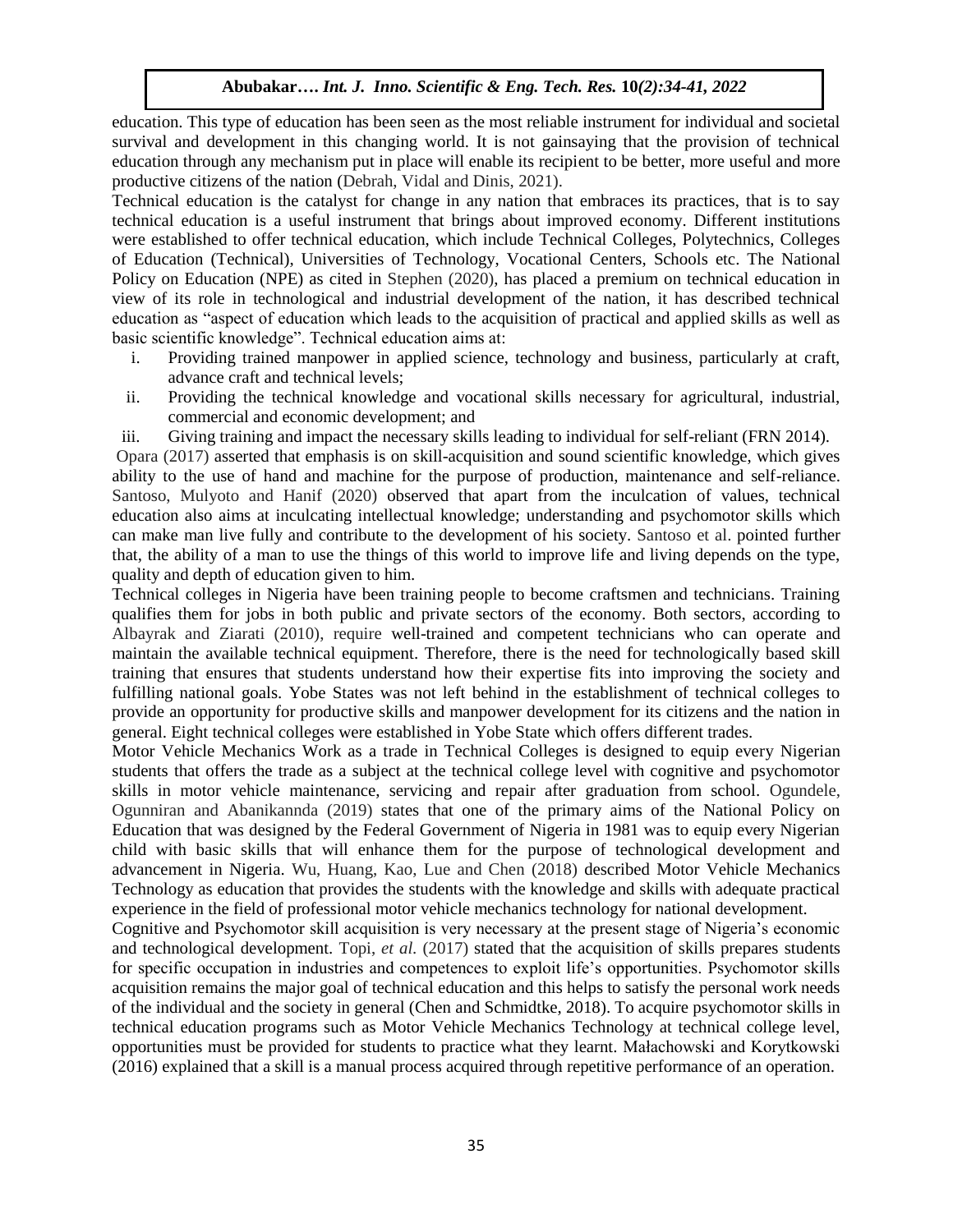The National Policy on Education (FRN, 2014) further places emphasize on the study of technologies and related sciences, and acquisition of practical skills, attitudes, and knowledge relating to occupation in various section of economics and social life.

Consequently, instructions in Technical Colleges today have remained essentially devoid of practical skills in the different trades. The implication is that Technical Colleges are graduating students with inadequate or complete lack of practical skills in the various trade areas. This portrays a bleak future for the attainment of the lofty goals of the National Policy on Education, of making Technical College graduates immediately employable.

The major goal of Technical Colleges where Motor Vehicle Mechanics Work is offered is to prepare students for successful employment in the labor market (FRN, 2014).

Facilities**,** like classrooms, workshops, laboratories, studios, tools, equipment, machines and materials are grossly inadequate in our technical colleges, especially in Motor Vehicle Mechanics departments, and the difficulty in the procurement of facilities does not give room for skills acquisition. Njura, Kaberia and Taaliu (2020) stated that the impact of inadequate facilities is that training of students becomes impeded and they end up not acquiring the necessary cognitive and psychomotor skills. Another problem is inadequate supervision of practical activities**,** Vu (2018) states that the usual practice is that practical projects are inspected at the end of the process, but adequate supervision on the whole practical process has a major influence on the overall performance and efficiency of skills acquisition. Similarly**,** there are insufficient trained technical teachers especially trained Motor Vehicle Mechanics teachers that can actually impart the psychomotor skills on students. Literatures attributed poor technical skills acquisitions to instructional strategies adopted by Motor Vehicle Mechanics instructors, inadequate facilities and inadequate supervision of practical and insufficient trained technical teachers. Based on these facts therefore, there is a need to improve on the existing strategies associated with Motor Vehicle Mechanics Students' Cognitive and Psychomotor Skills acquisition in Government Science and Technical Colleges in Yobe State.

#### **Purpose of the Study**

The main purpose of the study determined the strategies for improving Motor Vehicle Mechanics students' cognitive and psychomotor skills acquisition in Government Science and Technical Colleges in Yobe State. The specifically the study:-

- 1. Determined the performance of Students taught MVMW trade using Jigsaw teaching strategy in Government Science and Technical Colleges in Yobe State
- 2. Determined the performance of Students taught MVMW trade using Peer teaching strategy in Government Science and Technical Colleges in Yobe State
- 3. Determined the performance of Students taught MVMW trade using Demonstration teaching strategy in Government Science and Technical Colleges in Yobe State

#### **Research Questions**

The following research question were raised to guide the study

- 1. What is the performance of Students taught MVMW trade using Jigsaw teaching strategy in Government Science and Technical Colleges in Yobe State?
- 2. What is the performance of Students taught MVMW trade using peer teaching strategy in Government Science and Technical Colleges in Yobe State?
- 3. What is the performance of Students taught MVMW trade using Demonstration teaching strategy in Government Science and Technical Colleges in Yobe State?

#### **Hypothesis**

**H01.** There is no significant difference between the performance of students taught MVMW Trade using jigsaw, peer and demonstration teaching strategies in Government Science and Technical Colleges in Yobe State.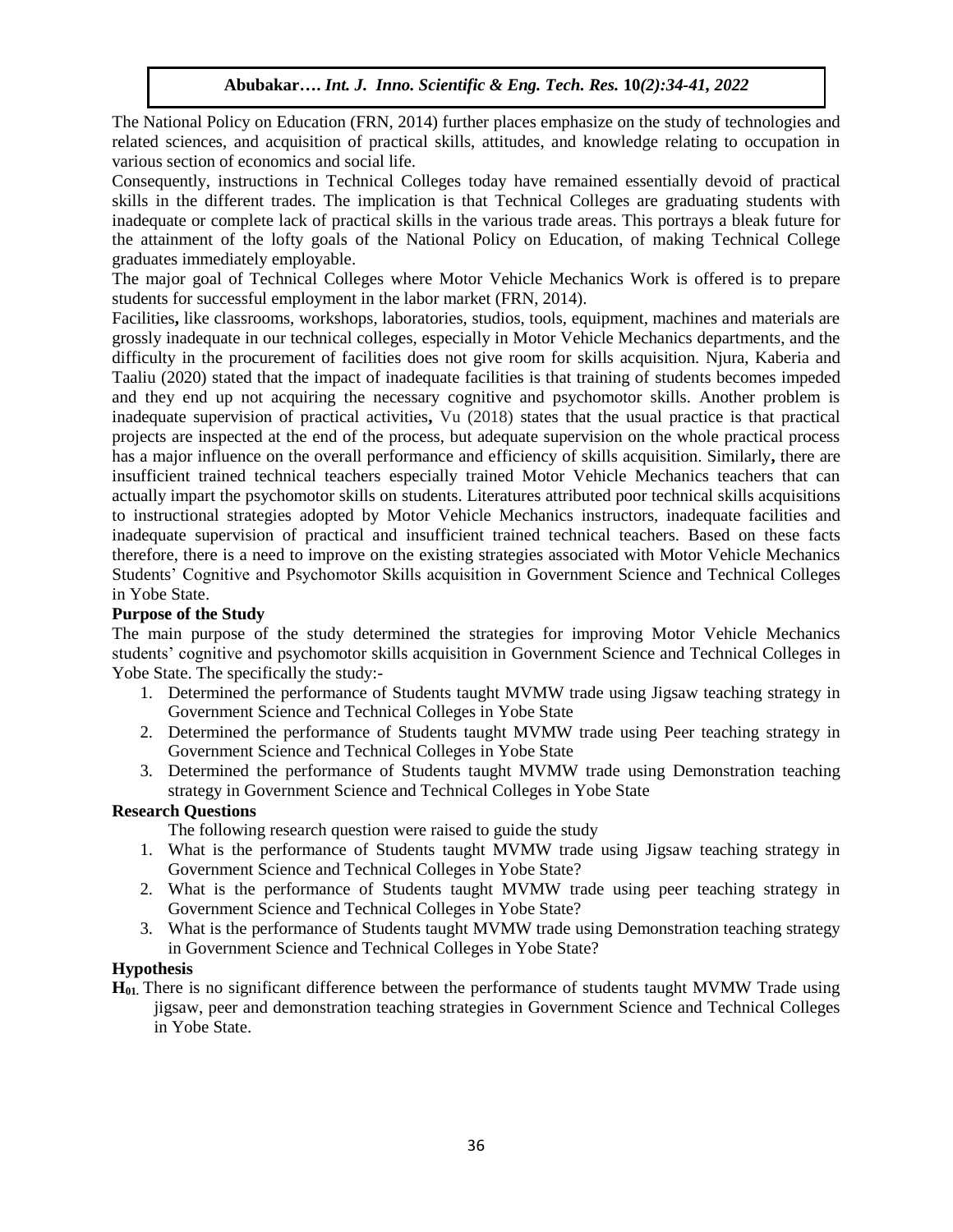# **METHODOLOGY**

The study adopted pre-test - post-test non-equivalent quasi-experimental research design,. This design was used because the subjects were not randomly assigned to experimental and control groups. The area of the study is Yobe State. Yobe State was created out of Borno State on 27<sup>th</sup> August, 1991. Yobe State located between Latitude  $12^{\circ}00'$ N and  $11^{\circ}13'$ E of the Greenwich Mediterranean. Yobe State lies within the Northeastern region of Nigeria and occupies a total land area of about 31,000km<sup>2</sup> . The state shared boarders with Jigawa and Bauchi to the west, Borno to the east and Gombe to south. Yobe state has 17 Local Government Area that covers 47,153 square km (Bwala, 2019). The population of the study consisted of 197 Students of NTC II Motor Vehicle Mechanic Work in Government Science and Technical Colleges in Yobe State respectively that are offering Motor Vehicle Mechanics Work. A multistage sampling technique was used for this study. Firstly, simple random sampling was used to select three Technical Colleges from the three educational zones in Yobe State. The study also employed purposive sampling technique to assign the experimental and control group which intact classes was used with each of the classes having 22, 26 and 30 students respectively which make a total of 79.

The instrument for the data collection was tagged Motor Vehicle Mechanic Work Performance Test (MVMWPT) adopted from NABTEB past questions papers. The questions were based on a National Board for Technical Education (NBTE, 2004) syllabus for Engineering Trades. The achievement test instrument consists of 50 items multiple choices pre-test which were administered to the students before the treatment in order to ascertain their entry behaviour. The post-test is also the same but the arrangement of the items was changed. The post-test instrument was used to determine the extent to which students had gained knowledge in MVMW. Each correct option was scored 2 marks.

The researcher with the help of three research assistants conducted the study through the following procedures:

**Step 1**: The researcher visited the sampled Technical Colleges and presents the introductory letters to the Technical Colleges' principals for permission to carry out the research in their respective school.

**Step 2:** The researcher appointed the research assistants and give them induction training on how to conduct the experiment, which must be of equal qualification and working experience.

**Step 3:** The researcher and the research assistants administer the pre-test to the MVMW students at the beginning of the research exercise for one week.

**Step 4:** The researcher and the research assistants administer treatment based on the contents of MVMW topic such as two stroke cycle spark ignition engine and four stroke cycle spark ignition engine. The research assistants taught these contents to both the experimental and control groups for four weeks.

**Step 5:** The researcher and the research assistants administered the posttest to both the experimental and control group. The results were collected for justification and further analysis for two weeks. The data collected was analyzed using mean, standard deviation and Analysis of Covariance (ANCOVA) with the help of Statistical Package for Social Sciences (SPSS) VERSION 23. Mean and standard deviation was used to answer the research questions while Analysis of Covariance (ANCOVA) was used to test the null hypothesis at 0.05 level of significance. The decision rule was such that; when the P-value is less than or equal to 0.05 the null hypothesis will be rejected but if the P-value is greater than 0.05 the null hypothesis will be accepted. In the decision rule, the researcher used 100% of the total means score of the performance test. As the mean cut-off points shown below: -. In line with NABTEB scoring guide below:

- i. 70-100-A
- ii. 50-59---C
- iii. 40-49---D
- iv. 0-39-----F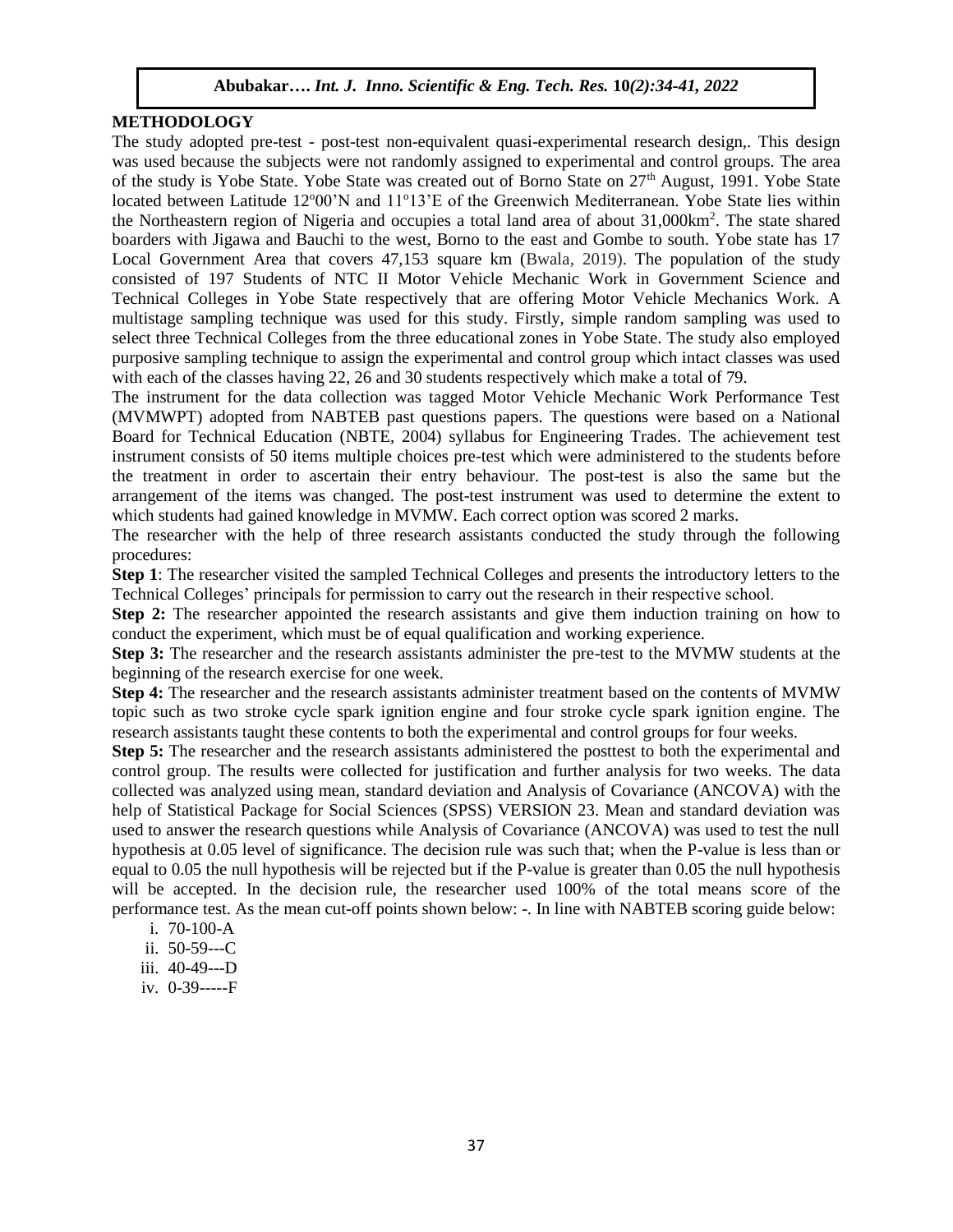# **RESULTS AND ANALYSIS**

| Table 1: Mean and Standard Deviation of MVMW Students Taught Using Jig Saw Teaching |  |  |  |
|-------------------------------------------------------------------------------------|--|--|--|
| <b>Strategy</b>                                                                     |  |  |  |

| <b>Teaching Methods</b>          |    | <b>Pre</b> test | <b>Post Test</b> |       | <b>Mean Gain</b> |       |
|----------------------------------|----|-----------------|------------------|-------|------------------|-------|
|                                  | N  | (X)             | S.D              | (X)   | S.D              |       |
| <b>Jig Saw Teaching Strategy</b> | 22 | 24.18           | 5.23             | 72.18 | 11.30            | 47.99 |

**Key:** N=Number of Students,  $(\bar{X})$ =Mean, S.D=Standard Deviation.

Table 1 showed that the 22 MVMW students taught using jig saw Teaching Strategy yielded a pretest mean scores of 24.18 with a standard deviation of 5.23. While the Posttest mean scores of the MVMW students taught using the Jigsaw Teaching Strategy was 72.18 (Distinction) with corresponding standard deviation of 11.30. The Jigsaw Teaching Strategy had a mean percentage gain of 47.99 after the treatment. This result showed that Motor vehicle Mechanic Work Students performed excellently and even pass at Distinction level when taught using Jigsaw Teaching Strategy. This showed clearly that there is improvement in MVMW students' performance when taught using Jigsaw Teaching Strategy.

**Table 2: Mean and Standard Deviation of MVMW Students Taught Using Peer/ Collaboration Teaching Strategy**

| <b>Teaching Methods</b>               | <b>Pre</b> test |                       | <b>Post Test</b> |       | <b>Mean Gain</b> |       |
|---------------------------------------|-----------------|-----------------------|------------------|-------|------------------|-------|
|                                       |                 | $(\overline{\bm{X}})$ | S.D              | (X)   | S.D              |       |
| Peer/ Collaboration Teaching Strategy | 26              | 31.04                 | 8.69             | 66.58 | 18.77            | 35.54 |

Table 2 showed that 26 MVMW students taught using Peer/ Collaboration Teaching Strategy recorded a pretest mean scores of 31.04% with a standard deviation of 8.69 While the posttest mean scores of the 26 MVMW students taught using Peer/collaboration Teaching Strategy was 66.58 (Credit) with a standard deviation of 18.77. The Peer/Collaboration Teaching Strategy had a mean percentage gain of 35.54 after the treatment. This result showed that Motor vehicle Mechanic Work Students performed better when taught using Peer/collaboration Teaching Strategy. This showed clearly that there is also a tremendous improvement in students' performance when taught using Peer/Collaboration Teaching Strategy.

# **Table 3: Mean and Standard Deviation of MVMW Students Taught Using Demonstration Teaching Strategy**

| <b>Teaching Methods</b>                |    | <b>Pre</b> test    |                       | <b>Post Test</b>              |       | <b>Mean Gain</b> |
|----------------------------------------|----|--------------------|-----------------------|-------------------------------|-------|------------------|
|                                        |    | N $(\overline{X})$ | S.D                   | $(\overline{\boldsymbol{X}})$ | - S.D |                  |
| <b>Demonstration Teaching Strategy</b> | 30 |                    | 25.50 5.78 30.17 8.37 |                               |       | 4.67             |

Table 3 showed that 30 MVMW students' taught using Demonstration Teaching Strategy (Conventional) had a pretest mean scores of 25.50% with a standard deviation of 5.78 While the posttest mean scores of the 30 MVMW students taught students using Demonstration Teaching Strategy was exactly 30.17 (Fail) with standard deviation of 4.67. The Demonstration Teaching Strategy had a mean percentage gain of 4.67 after the treatment. This result showed that Motor vehicle Mechanic Work Students performed poorly with less improvement when taught using Conventional Teaching method.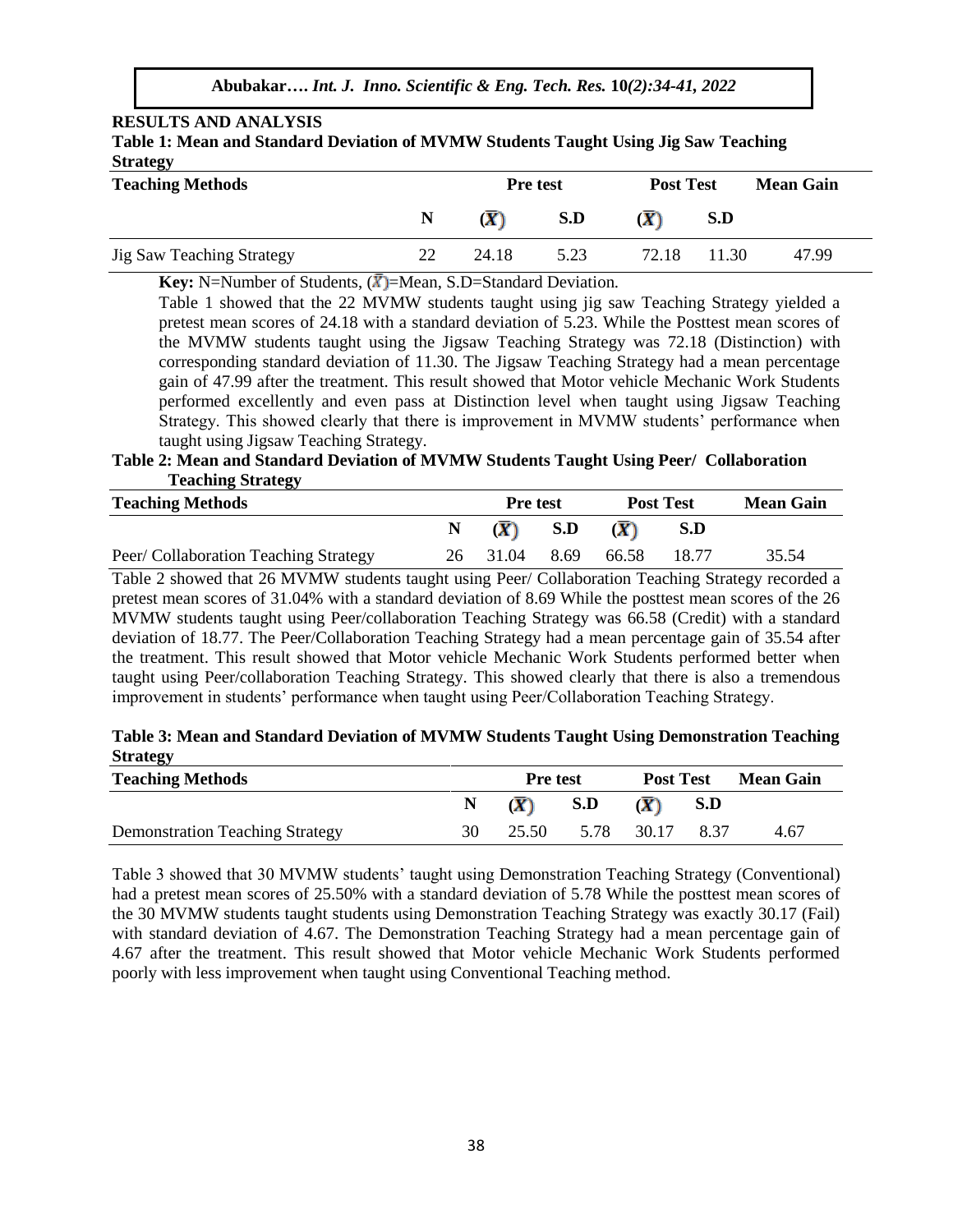|                        | <b>Type III Sum</b>    |    |                    |        |      | <b>Partial Eta</b> |
|------------------------|------------------------|----|--------------------|--------|------|--------------------|
| <b>Source</b>          | of Squares             | Df | <b>Mean Square</b> | F      | Sig. | <b>Squared</b>     |
| <b>Corrected Model</b> | 32000.557 <sup>a</sup> | 3  | 10666.852          | 79.366 | .000 | .763               |
| Intercept              | 3709.503               |    | 3709.503           | 27.600 | .000 | .272               |
| Pretest                | 3576.188               |    | 3576.188           | 26.609 | .000 | .264               |
| Teaching<br>methods    | 26449.521              | 2  | 13224.760          | 98.399 | .000 | .727               |
| Error                  | 9945.597               | 74 | 134.400            |        |      |                    |
| Total                  | 270692.000             | 78 |                    |        |      |                    |
| Corrected Total        | 41946.154              | 77 |                    |        |      |                    |

| Table 4: ANCOVA among the performance of Students Taught MVMW Trade Using Jig Saw, |  |  |  |
|------------------------------------------------------------------------------------|--|--|--|
| Peer/Collaboration and Demonstration Teaching Strategies in GSTCs in Yobe State    |  |  |  |

a. R Squared = .763 (Adjusted R Squared = .753)

The result in Table 4 shows that F,  $(df = 2, 78) = 98.399$ , where p value  $0.00 < 0.05$ . Since the computed p-value 0.000 is less than 0.05 level of significant with a medium effect size (partial eta squared = 0.727). Therefore, the null hypothesis was rejected meaning that, there is significant difference among the performance of students taught MVMW trade using Jig saw, peer/collaboration and demonstration teaching strategies. Hence, Bonferroni multiple comparisons post-hoc analysis was run for comparing and determining the teaching strategies is responsible for the significant difference.

**Table 5: Bonferroni Multiple Comparisons Post-hoc Analysis among Jig Saw, Peer/Collaboration and Demonstration Teaching Strategies**

|                    |                    | Mean                   |       |          | 95% Confidence Interval | for Difference <sup>b</sup> |
|--------------------|--------------------|------------------------|-------|----------|-------------------------|-----------------------------|
| (I) Teaching       | $(J)$ Teaching     | <b>Difference</b>      | Std.  |          | Lower                   | Upper                       |
| Methods            | <b>Methods</b>     | $(I-J)$                | Error | $Sig.^b$ | <b>Bound</b>            | Bound                       |
| Jig Saw            | Peer/collaboration | 12.606*                | 3.622 | .003     | 3.733                   | 21.480                      |
|                    | Demonstration      | $43.361*$              | 3.265 | .000     | 35.364                  | 51.358                      |
| Peer/collaboration | Jig Saw            | $-12.606*$             | 3.622 | .003     | $-21.480$               | $-3.733$                    |
|                    | Demonstration      | $30.755$ <sup>*</sup>  | 3.294 | .000     | 22.685                  | 38.824                      |
| Demonstration      | Jig Saw            | $-43.361$ <sup>*</sup> | 3.265 | .000     | $-51.358$               | $-35.364$                   |
|                    | Peer/collaboration | $-30.755$ <sup>*</sup> | 3.294 | .000     | $-38.824$               | $-22.685$                   |

Based on estimated marginal means

\*. The mean difference is significant at the .05 level.

b. Adjustment for multiple comparisons: Bonferroni.

Table 5 shows the results of Bonferroni Multiple Comparisons post-hoc analysis. The result indicates that jig saw compared with pair/collaboration teaching strategy yielded a mean difference of 12.606\* with a pvalue of 0.003 indicating there is significant difference in favour of jig saw teaching strategy against peer/collaboration. In addition, jig saw was compared with demonstration teaching strategy a mean difference of 43.361\* was obtained with a p-value 0.000 indicating there was a significant difference in favour of jig saw teaching strategy against demonstration teaching strategy. Moreover, Pair/collaboration teaching strategy was compared with demonstration teaching strategy a mean difference of 30.755\* was obtained with a p-value 0.000 indicating that there was a significant difference in favour of Peer/collaboration against demonstration teaching strategy.

#### **Finding of the Study**

- 1. Motor vehicle Mechanic Work students taught using the Jigsaw Teaching Strategy had the highest mean scores of Distinction level.
- 2. Motor vehicle Mechanic Work students taught using Peer/collaboration Teaching Strategy had the subsequent highest mean scores of Credit level.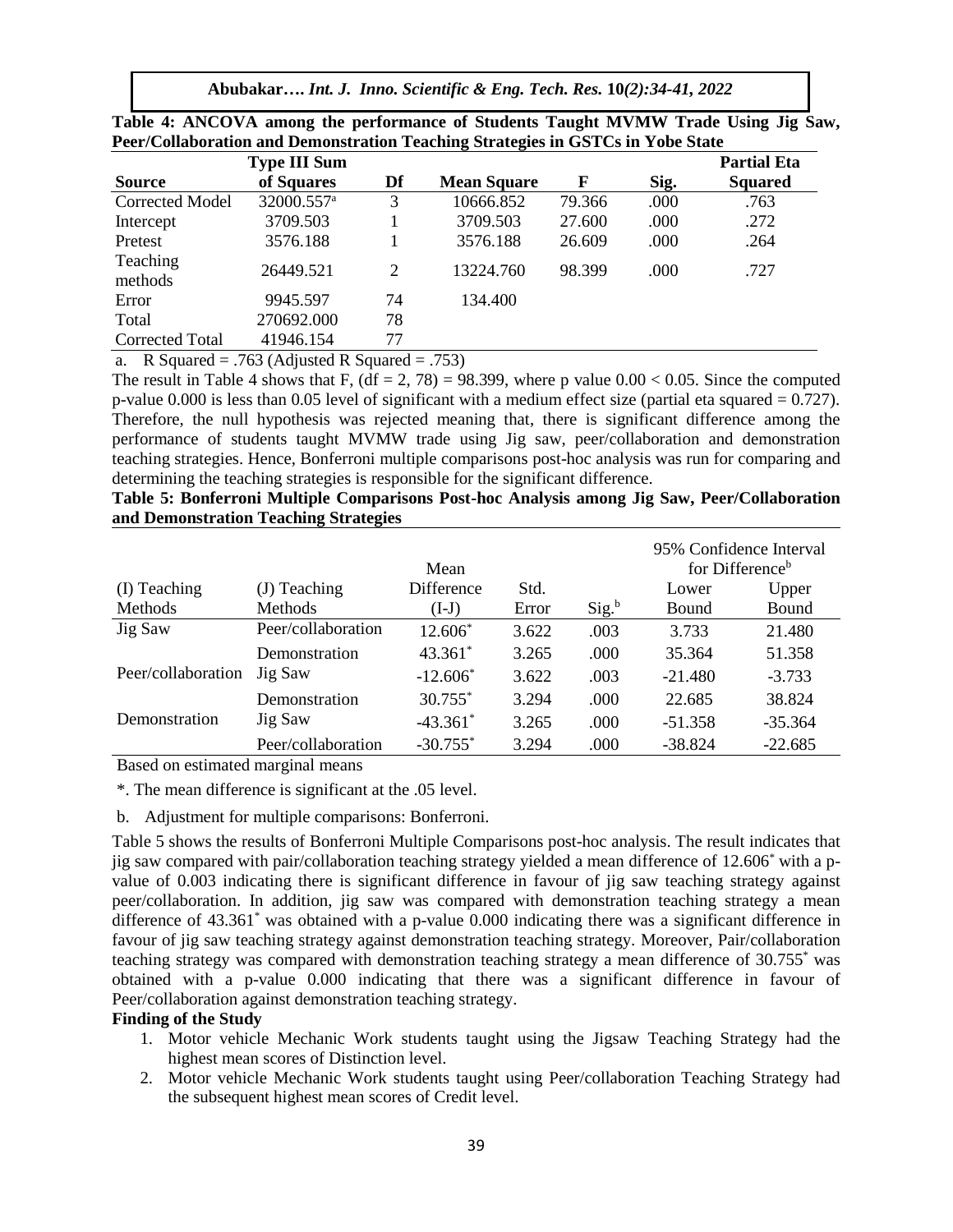- 3. Motor vehicle Mechanic Work students taught using Demonstration Teaching Strategy had the least means scores of Fail level.
- 4. There is significant difference among the performance of students taught MVMW trade using Jig saw, peer/collaboration and demonstration teaching strategies with a p- value 0.00 at partial eta squared  $= 0.727$ .

# **FINDINGS AND DISCUSSION**

The finding in research question one revealed that Motor vehicle Mechanic Work students taught using the Jigsaw Teaching Strategy had the highest mean scores of distinction level. This finding is in agreement with Ukpoh and Samuel (2021) and Emmanuel and John (2020) who in their various submission revealed that Jigsaw teaching strategy was effective in enhancing the teaching and learning of science subject in Technical Colleges. Specifically, Ojekwu and Ogunleye, (2020) recommended that, Jigsaw teaching strategy should be adopted by Technical Colleges to give student the needed learning pace and growth as the method is individualistic in nature. The finding in research question two revealed that Motor vehicle Mechanic Work students taught using Peer/collaboration Teaching Strategy had the subsequent highest mean scores of Credit level. The finding is in tandem with Iwanger and Muhammed (2019) who reported that peer tutoring instructional strategies used in teaching science students in Katsina State was effective as the students' academic achievement was enhanced. Furthermore, Ngozichukwu and Bamikole (2019) and Chienwattanasook and Jermsittiparsert (2019) submitted that peer tutoring develop the team work attitude in students as the students paired were active and collaborative in the tasks assigned to them. The finding in research question three revealed that Motor vehicle Mechanic Work students taught using Demonstration Teaching Strategy had the least mean scores of Fail level. The finding contradicted the report of Peter (2019) who reported that demonstration method of teaching was effective in teaching Metal work trade students. Peter further stated the reason for the high performance by student by quoting from the Chinese proverb that states: "*I* hear  $-I$  forget, *I* see  $-I$  *remember*, *I* do  $-I$ *understand*".

#### **CONCLUSION**

Based on the result obtained from this research, it has been clearly proven that Jigsaw instructional strategy is more effective in teaching cognitive and psychomotor skill acquisition in Government Science and Technical Colleges in Yobe State at Distinction level than conventional method in improving the cognitive and psychomotor skill acquisition between the experimental and control groups respectively. It also deduced that peer/collaboration improves Motor Vehicle Mechanic Work students' performance at Credit level. This implies that Jigsaw and peer collaboration instructional strategies are viable in improving students' cognitive and psychomotor skill acquisition in Government Science and Technical Colleges in Yobe State.

## **RECOMMENDATIONS**

Based on the findings of the study, the following recommendations were made;

- 1. Motor Vehicle Mechanic Work trade teachers should be encouraged to adopt the use of Jigsaw and peer/collaboration instructional strategies so that Technical Colleges' graduates could acquire the necessary cognitive and psychomotor skills needed for national development.
- 2. Government should organized workshop, seminar or conferences on the use of Jigsaw and peer/collaboration instructional strategies in teaching Motor Vehicle Mechanic Work trade for acquiring knowledge and technical skills.
- 3. National Board for Technical Education (N.B.T.E) should consider in the review of curriculum for National Technical Certificate (NTC) in order to incorporate Jigsaw instructional strategy as method of teaching Motor Vehicle Mechanic Work.